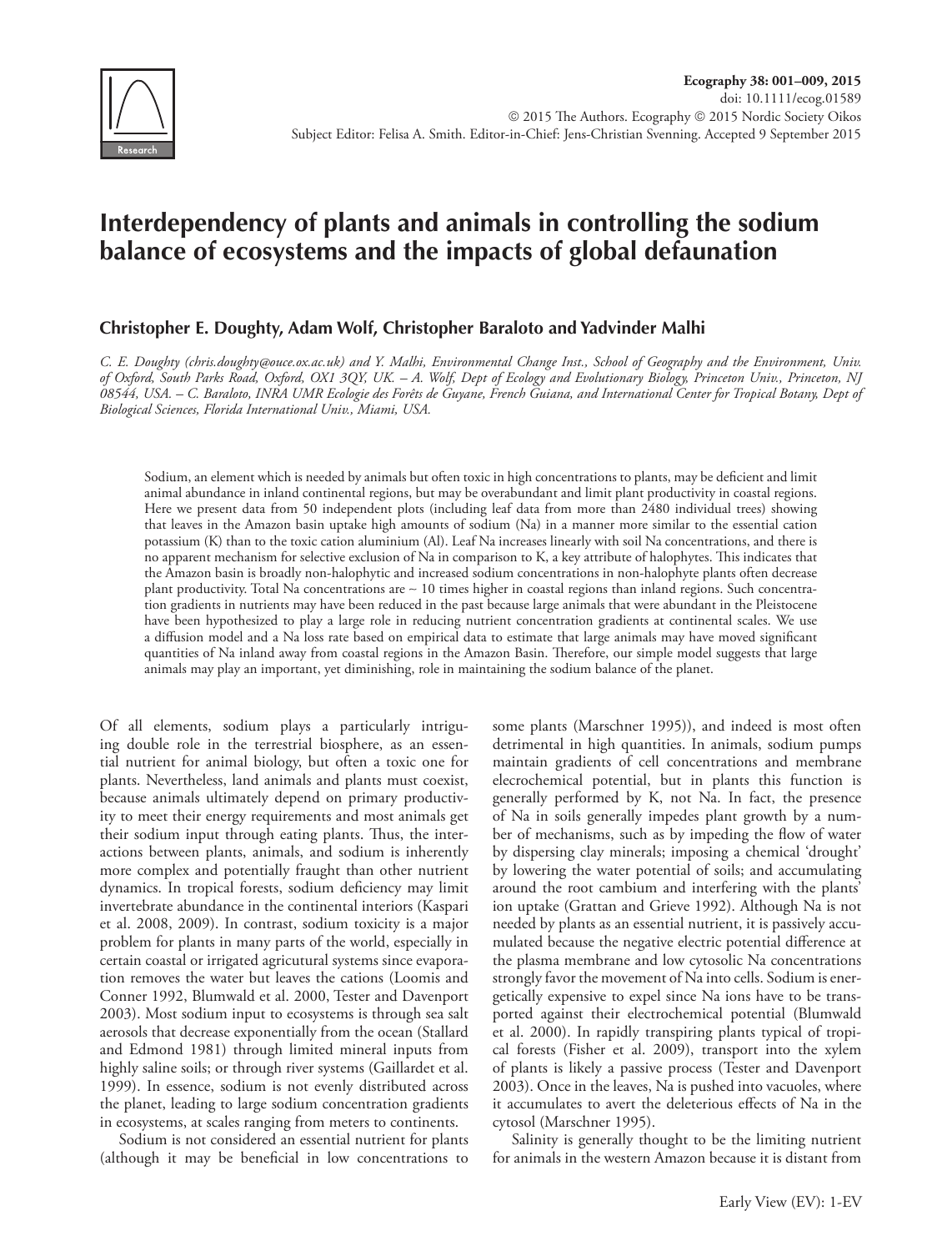its main source of sea salt aerosols. A recent group of studies has found that when inland tropical forests are fertilized by salt, the salt is quickly accumulated into the litter layer and consumed by invertebrates (Kaspari et al. 2008, 2009). They found that salt fertilization increased the abundance of termites seven-fold, and predatory ants two-fold, indicating that the effects of sodium could cascade up and down through the food web and it was Na, and not Cl, that was in fact the limiting nutrient. Other tropical areas have been shown to be Na-limited for invertebrates (Kaspari et al. 2009) and also for larger animals such as elephants (Weir 1972). High latitude ecosystems are also Na-limited for a variety of species including moose (Botkin et al. 1973), deer (Weeks and Kirkpatrick 1976) and squirrels (Weeks and Kirkpatrick 1978). Abiotic factors have long been recognized to generate steep Na gradients through the deposition of oceanic aerosols. Work back to Blair-West has shown fitness consequences for animals, such as reduced lactation by rabbits in salt limited regions as a consequence of such a gradient in Na (Blair-West et al. 1968).

A recent but rapidly growing literature supports the general notion of large animals playing important ecological roles in nature (Terborgh and Estes 2010). Recent work has argued that over long timescales, mammalian herbivores can flatten sharp concentration gradients of elements through the fundamental processes of feeding, moving, defecating and urinating (Stevenson and Guzman-Caro 2010, Abbas et al. 2012). Animals are well known to move various nutrients around within and among ecosystems over smaller scales of space and time. Seabirds, for example, are important vectors of nitrogen from sea to land, and thus have major impacts on terrestrial plant communities (Croll et al. 2005, Maron et al. 2006, Young et al. 2010). Air-breathing marine mammals and birds bring nitrogenous nutrients and elemental iron from deep water to the euphotic zone, thus increasing production (Lavery et al. 2010, Roman and McCarthy 2010). In preindustrial human societies salt was a limiting commodity and early human societies spread it long distances before modern transportation (Kurlansky 2003).

While the behavioral and nutritional ecology underlying animal movement is complex, and differs distinctly among different species, there are some useful analyses of nutrient biogeochemistry that can be considered if we make the simplifying assumption that individual daily displacements of animals are random in the context of millenial-scale biogeochemistry. In particular, by employing a random walk model of animal movement, we lose some of the ability to analyze specific species in defined landscapes, but we gain some traction to estimate the aggregate nutrient translocation by all animals in an ecosystem, over large spatial and temporal scales. Previous work has suggested that larger animals are disproportionally important for longer distance transport of nutrients, but that small microfauna may still play an important role of fine scale nutrient distribution (Doughty et al. 2013, Wolf et al. 2013).

The hypothesis that animals (especially large animals) have a substantial capacity to translocate nutrients raises questions about the importance of past and future defaunation on this ecosystem function (Doughty et al. 2013, Wolf et al. 2013, Dirzo et al. 2014). The world has been undergoing a gradual defaunation since the Pleistocene. The first major wave of large animal extinctions occurred in the late Pleistocene, when ninety-seven genera of large animals  $(>44 \text{ kg})$  were lost (Barnosky et al. 2004). South America was particularly affected by these extinctions with 64 large animal species  $(>10 \text{ kg})$  going extinct (Lindsey and Barnosky 2008). Prior theoretical work showed that the capacity of mammalian herbivores to translocate nutrients over long distances hinges primarily on their day range and gut passage time, and secondarily on their metabolic demand and population size (Wolf et al. 2013). All of these factors are closely linked to body size (Damuth 1987, Carbone et al. 2005, de Magalhaes and Costa 2009), which suggests that it is possible to estimate these physiological and behavioral aspects of animal ecology for species about which little is known aside from paleontological evidence. In the case of Amazonian megafauna, we estimated that the end-Pleistocene mass extinction may have effectively 'turned off' the potential for lateral nutrient flow in terrestrial Amazonia possibly partially explaining contemporary P limitation in the eastern Amazon (Doughty et al. 2013).

Here we report on sodium concentrations in leaves and soils across South America, with three aims. First, we use these data to look for indications of sodium stress in plants and to calculate an empirical sodium loss rate. We then create a map of leaf sodium concentrations in South America, and we examine the potential effects of large animals on sodium movement looking at the past defaunation in South America. Finally, we map global sodium sources, and compare this to lateral distribution capacity to estimate regions of sodium deficiency over the entire globe.

# **Material and methods**

# **Data collection methodology**

We compiled measurements of leaf and soil sodium concentrations from 50 independent sites (Supplementary material Appendix 1, Table A1, locations shown in Fig. 2d), based on the RAINFOR datasets of Patino and Quesada (Quesada et al. 2010, Patino et al. 2012), French Guiana (Baraloto et al. 2011, 2012, Fortunel et al. 2014) and Colombia (Golley et al. 1978) (each groups methods for analyzing the cations are briefly described in Supplementary material Appendix 1). We estimate wood sodium concentrations as a ratio of leaf concentrations based on 306 individual tree species from 5 sites from Furch and Klinge 1989, Supplementary material Appendix 1, Table A2). We sum soil, wood, and leaf concentrations to the plot level (kg  $km^{-2}$ ) using measured plot woody biomass, leaf mass area, leaf area index and soil depth and structure where available.

Regions of high soil salinity were mapped using the FAO-UNESCO Soil Map of the World (FAO 2013) including salt flats, regions classified as the phase type sodic, and soil types classified as solonetz and soloncheks (generally corresponding to Mollisols and Alfisols with Natric horizons in US Soil Taxonomy). Sodium concentrations of the world's major rivers were collected from Gaillardet et al. 1999 (Fig. 4b).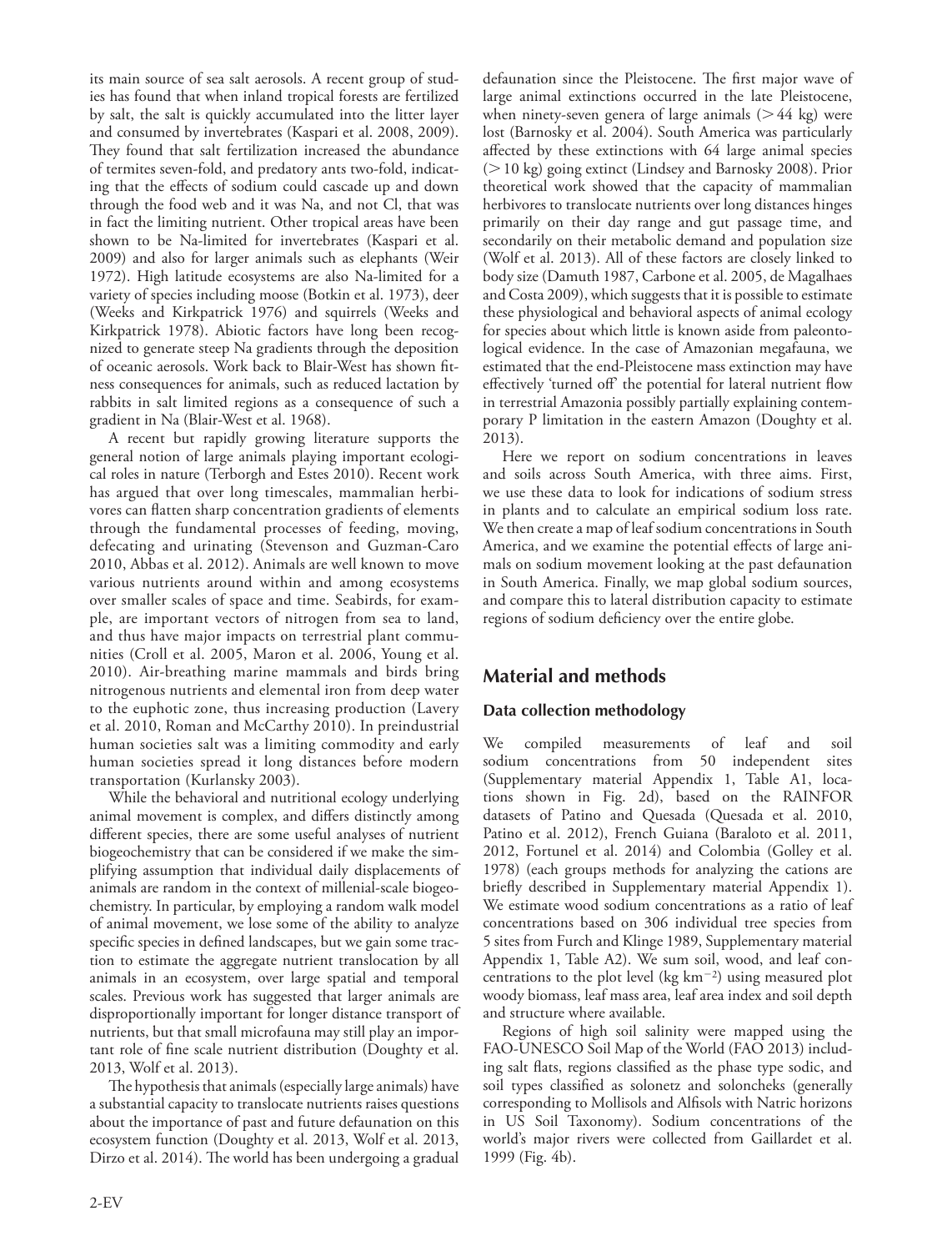#### **Modelling methodology**

We model the concentrations of ecosystem sodium (Na kg  $km^{-2}$ ) using the following budget equation:

$$
\frac{dNa}{dt} = \phi \frac{d^2Na}{dx^2} - KNa + G\tag{1}
$$

where K is a first order loss rate of sodium (Na) and G is a gain rate from sea salt aerosol deposition. We estimate G as the % of total SSA deposition to enter the foliage using the mean foliar sodium concentration (Table 1) and the steady state loss rate (Table 1) (0.0130  $yr^{-1} \times 927$  kg km<sup>-2</sup> = ~12 kg km<sup>-2</sup> yr<sup>-1</sup>). We use a simple diffusion based model to predict animal nutrient distribution ( $\Phi$  km<sup>2</sup> yr<sup>-1</sup>) over long distances and timescales.

Ecosystem sodium input rates were estimated from soils, sea salt aerosols and rivers. We estimate the aerosol input rates by combining leaf Na concentrations with modelled and measured penetration of sea salt aerosols from Sofiev et al. 2011, their Fig. 11A (Stallard and Edmond 1981, Sofiev et al. 2011, Stallard 2012a, b). We estimate input at  $8-15 \mu$ g SSA  $m^{-3}$  (Sofiev et al. 2011) near the coast of Colombia, which means a deposition of 6 ng cm<sup>-2</sup> h<sup>-1</sup> with an average wind speed of  $3.4 \text{ m s}^{-1}$  (Mcdonald et al. 1982) for a total deposition of ~ 4000 kg Na km<sup>-2</sup> yr<sup>-1</sup>. This is supported by estimates of atmospheric sodium inputs across the Amazon (assuming 2.5 m rain) at 4000 kg Na  $km^{-2}$  yr<sup>-1</sup> near the coast. These numbers are in line with results from Puerto Rico (Stallard and Edmond 1981, Stallard 2012a, b).

To estimate the steady state loss rate (K) we use the following equation:

$$
K = \frac{G}{Na} \tag{2}
$$

where G is the gain rate and Na is the total ecosystem Na concentration. We estimate the total ecosystem Na concentration as sodium in the leaf biomass, the wood biomass, and the soils to soil depths as listed in Quesada et al. (2010). We assume that below 2 m there are few roots and the sodium is no longer accessible to the biota. To sum the leaf chemistry (mg  $g^{-1}$ ) to the canopy scale (kg km<sup>-2</sup>), we use measured leaf area index (LAI)  $(m^2 m^{-2})$  and measured leaf mass area (LMA) (g m<sup>-2</sup>). To estimate the effect of megafauna herbivory on the loss rate we simulate the loss rate with and without herbivory.

Although movements of individual animals over subdaily timescales require detailed boundary conditions to model, the average movement of populations of animals over larger timescales can be usefully modelled as a diffusion process (Skellam 1951, Okubo and Levin 2001, Ovaskainen and Crone 2009). The lateral fluxes of populations, and the materials are then modelled using a partial differential equation, in which the diffusivity governing lateral flow is determined by the characteristics of the animal population. The net lateral flux will be largest in regions of stark nutrient concentration gradients such as river valleys. To estimate the diffusivity of nutrients based on body size and distribution, we make use of a large literature on scaling theory (West et al. 1997) describing the wide range of animal physiology and behaviour that is correlated with animal size, including day range (DD), metabolic rate (MR) and food passage time (PR). We calculate a diffusion term  $(\Phi)$  for dung (see Doughty et al. 2013, Wolf et al. 2013 for complete derivation and explanation of terms) according to the following equation:

$$
\Phi = (1 - \varepsilon) \times MR \times \frac{PD}{\alpha B} \times \frac{(DD \times PR)^2}{2 \times PR} = \frac{0.78 \times 0.05 \times M^{1.17}}{\alpha B}
$$
\n(3)

where M is animal body mass, MR is metabolic rate, DD is day range, PR is food passage rate,  $\varepsilon$  is fraction of consumed Na that is retained in body mass, *B* is plant biomass that is estimated as leaf mass per pixel, of which  $\alpha$  is the edible fraction. We had previously calculated the overall mass-scaling coefficient for  $\Phi$  to be 1.17 (ranged by  $\pm$  0.24 in a sensitivity study), which shows that large animals are disproportionally important in the spread of nutrients based on body mass (a coefficient of 1 represents proportional scaling with animal mass) (Doughty et al. 2013).

Animals typically lose sodium through urine, versus through dung for excretion of phosphorus. Nevertheless, elephants often drop dung and urinate together (Rees 1983), and synchronous defecation appears to be present in several species of ungulates, and such allelomimetic behaviour may have adaptive value in the wild (Scott 1969). We therefore, do not modify our scaling coefficients from a previous analysis of phosphorus translocation. However, we acknowledge that this coefficient may need some further refinement in

Table 1. Mean sodium concentrations for South America for coastal and inland regions. Data locations are coloured dots in Fig. 2. Coastal areas are defined as being within ∼ 100 km of the coast. Errors are standard errors.

|         | Mean leaf Na <sup>1</sup> | Mean wood                     | Mean soil Na <sup>3</sup>                     | Total Na <sup>4</sup> | Estimated SSA input <sup>5</sup>            | Steady state                             |
|---------|---------------------------|-------------------------------|-----------------------------------------------|-----------------------|---------------------------------------------|------------------------------------------|
|         | $(kg km^{-1})$            | $Na^2$ (kg km <sup>-1</sup> ) | $(kg km-1)$                                   | $(kg km^{-1})$        | $(kg \; km^{-1})$                           | $\log$ rate $\sqrt{r^{-1}}$ <sup>6</sup> |
| Coastal | $927 \pm 161$ (n = 11)    | $190 \times 10^{3}$           | $118 \times 10^3 \pm 26 \times 10^3$ (n = 11) | $308 \times 10^{3}$   | ~ 4000 kg km <sup>-2</sup> yr <sup>-1</sup> | $0.0130$ vr <sup>-1</sup>                |
| Inland  | $140 \pm 7$ (n = 39)      | $23.7 \times 10^3$            | $9 \times 10^3 \pm 2.6 \times 10^3$ (n = 39)  | $33 \times 10^{3}$    | 0 kg km <sup>-2</sup> yr <sup>-1</sup>      | $0.0130$ yr <sup>-1</sup>                |

<sup>1</sup>Using measured LAI and measured LMA g m<sup>-2</sup>.

<sup>2</sup>Estimated based on wood/leaf Na ratios of 3.68  $\pm$  4.5 (SD) from Furch and Klinge (Supplementary material Appendix 1, Table A3, n = 264 tree species), and measured total woody biomass in Mg ha<sup>-1</sup>.

3Estimated using soil depth and bulk density from Quesada et al. 2010.

 $4\text{Soil} + \text{leaf} + \text{wood}.$ 

 $5$ Coastal sea salt aerosol input of at 8–15 µg SSA m<sup>-3</sup> from Fig. 11a in Sofiev et al. 2011, deposition from Table 5 in McDonald et al. 1982 assuming mean wind speed of 3.4 m s<sup>-1</sup>. Stallard and Edmond (1981) estimate of atmospheric sodium inputs across the Amazon (assuming 2.5 m rain) at 4000 kg Na km<sup>-2</sup> yr<sup>-1</sup>, near the coast. These numbers are in line with results from Puerto Rico (Stallard and Edmond 1981, Stallard 2012a, b).

6Assume loss rate is the same for inland as the coast.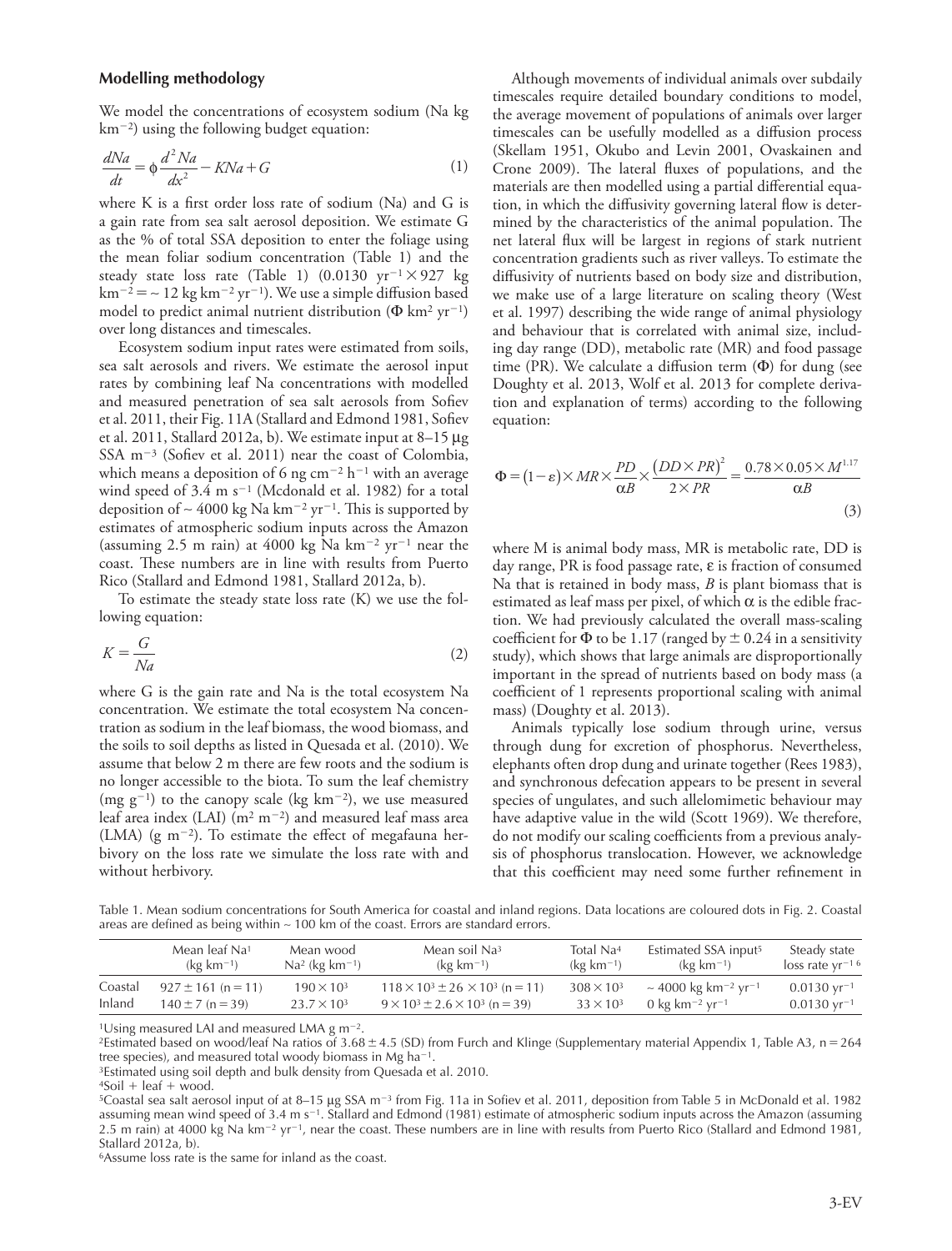the future if it is determined that the allometric coefficients (especially the exponent) for the gut passage time, is different between urine and dung.

For the Amazon, we estimate that the diffusion coeeficient is  $4.4 \text{ km}^2 \text{ yr}^{-1}$  as the mean from a sensitivity study  $(2.2-6.6 \text{ km}^2 \text{ yr}^{-1})$  following the methodology listed in Doughty et al. (2013). We estimate that both of these coefficients changed to modern values ∼ 12 000 ybp (Wolf et al. 2013).

We recognize the many potential uncertainties inherent in such an analysis and therefore, we have modelled the inpact on sodium movement by animals under a wide range of possible scerarios in a detailed sensitivity study (Supplementary material Appendix 1, Table A3 and A4). We vary the following variables: mean wood to leaf sodium ratio, sea salt aerosol input, loss rate (K), megafauna present in the Amazon basin, animal body mass, and the diffusion coefficient (4.4  $km^2 yr^{-1}$ ).

## **Results**

We aggregated leaf and soil sodium concentrations from 50 plots in the Amazon basin where both leaf and soil sodium data existed. To estimate leaf sodium stocks we combine measured leaf mass per area and leaf area index with leaf sodium concentrations, and found that coastal regions have leaf sodium stocks ∼ 6.6 times higher than inland areas  $(927 \pm 161 \text{ kg km}^{-2} \text{ in coastal areas vs } 140 \pm 7 \text{ in inland})$ areas) (Table 1). Based on the literature, we estimate the mean wood to leaf sodium ratio (mg Na  $g^{-1}$  wood over mg Na g<sup>-1</sup> leaf) is  $3.68 \pm 4.5$  (SD) (n = 264 tree species, Supplementary material Appendix 1, Table A3) (Furch and Klinge 1989). However, this mean masks much variation – about half of the sites had a higher Na stock in the wood while the other half had a higher stock in the leaves and we explore the potential impact of this variation in a sensitivity study. Based on this ratio, and in situ measured woody biomass for each site, we estimate a mean wood sodium stock of  $190\times10^3$  kg km<sup>-2</sup> along the coast and  $23.7\times10^3$ kg  $km^{-2}$  inland. We estimate average sodium stocks in the soils using the RAINFOR database for bulk density and soil depth at  $118\times10^3\pm26\times10^3$  kg km<sup>-2</sup> along the coast and  $9 \times 10^3 \pm 2.6 \times 10^3$  kg km<sup>-2</sup> inland (Supplementary material Appendix 1, Table A2). Combining leaf, soil and wood sodium stocks, we estimate a total mean sodium stock of  $308 \times 10^3$  kg km<sup>-2</sup> along the coast compared to  $33 \times 10^3$  kg  $km^{-2}$  inland, an approximate 10 fold difference.

We compared uptake factors (ratio (unitless) of leaf concentration (g  $kg^{-1}$ ) to soil concentration (g  $kg^{-1}$ )) for the three cations: aluminium, potassium, and sodium (Supplementary material Appendix 1, Table A1) to determine whether sodium accumulated by plants is quantitatively more similar to a toxic element (aluminum) or an essential one (potassium). Aluminum concentrations in leaves are essentially identical to concentrations in soil  $(0.99 \pm 0.24,$  $n=47$ ). By contrast, potassium is accumulated and concentrated in leaves (  $96 \pm 12$ , n = 60). By this metric, Na is quantitatively more similar to K as it is also highly concentrated in leaves ( $52 \pm 7$ , n = 45). This compares to average K and Na soil concentrations of  $0.044 \pm 0.003$  g mg<sup>-1</sup>

 $(n=54)$  and  $0.017 \pm 0.005$  g mg<sup>-1</sup> (n = 54) respectively. This suggests that sodium is passively taken up along the electrochemical gradient with all the other cations and not actively excluded like aluminium. Sodium and potassium have a similar chemical charge  $(+1)$  and size  $(0.358 \text{ nm Na})$ vs 0.331 nm K), and crop species are often classified based on their ability to substitute  $Na+$  with  $K+$  (for instance beets, turnip, and swiss chard can replace a high proportion of  $K<sup>+</sup>$  with Na whereas in maize, bean, and lettuce no substitution of  $K+$  is possible) (Marschner 1995).

In our sites, leaf sodium increases approximately linearly  $(p<0.001)$  with increased soil sodium (Fig. 1 top). Likewise, the ratio of potassium to sodium declines approximately linearly ( $p < 0.001$ ) with increased soil sodium (Fig. 1 middle). The ratio of uptake (leaf/soil K to Na ratio) shows no significant variation ( $p > 0.05$ ) with soil sodium, suggesting that in these communities, species on average do not possess the means to exclude sodium from leaves at high soil sodium concentrations, as is characteristic of halophytic (salt loving) species.

We can estimate a mean residence time of sodium in the biota (assuming that coastal ecosystems are in steady state) if we know both the sodium input from sea salt aerosols and the total concentration of sodium in the biosphere (leaves, wood, and soil to  $~2~\mathrm{m}$ ). We estimate sodium input along the coast at ~ 4000 kg km<sup>-2</sup> yr<sup>-1</sup> (Table 1). We estimate total coastal sodium concentration  $(308 \times 10^3 \text{ kg } \text{km}^{-2})$ which allows us to calculate a simple steady state loss rate [Eq. 2] of ~ 0.0130 yr<sup>-1</sup>. We ran our model with a lateral diffusion coefficient for herbivores of ~ 4.4 km<sup>2</sup> yr<sup>-1</sup> (calculated in previous work (Doughty et al. 2013) which includes



Figure 1. Leaf sodium and potassium concentrations versus soil sodium concentrations – (top) leaf sodium concentration (mg  $g^{-1}$ ,  $n=50$ ), (middle) leaf potassium over sodium concentration (mol mol<sup>-1</sup>,  $n = 50$ ), and (bottom) leaf K/Na divided by soil K/Na (mol mol<sup>-1</sup>, n = 45) compared to  $log_{10}$  soil concentration ratios  $(mg g^{-1})$ . There are significant linear relationships for the top and middle figures ( $p < 0.001$ ), but not for the bottom figure ( $p > 0.05$ ).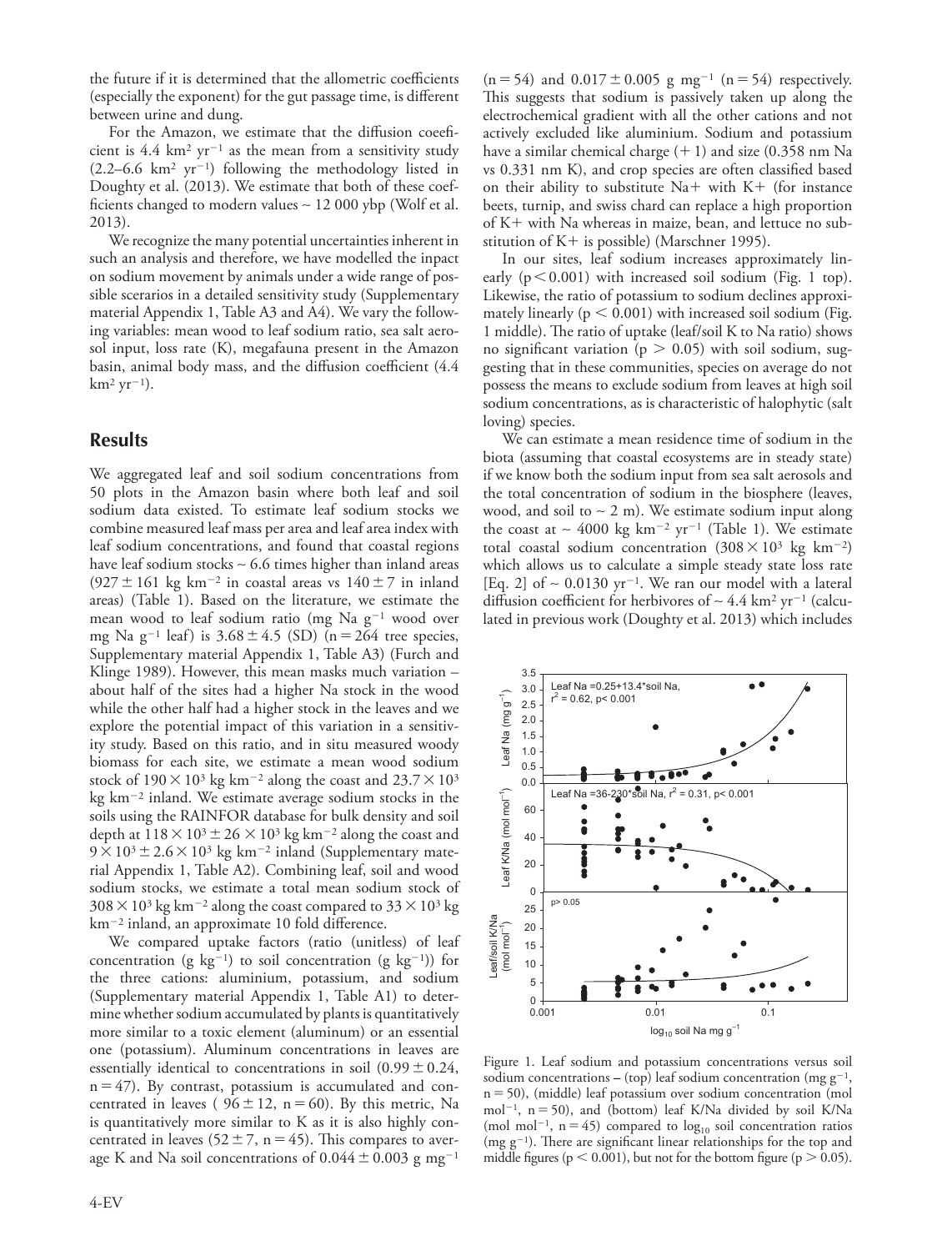

Figure 2. Modelled estimate of sodium distribution. (a) Estimated movement of sodium by herbivores for steady state in South America prior to extinctions (∼15 000 ybp), (b) steady state, and (c) the difference between the steady state with megafauna and without. (d) Circles in South America are measured leaf sodium concentrations with red $>$ 1000 kg km<sup>-2</sup>, yellow $>$ 750 and < 1000 kg km<sup>-2</sup>, green $>$ 500 and  $\leq$  750 kg km<sup>-2</sup>, black  $>$  250 and  $\leq$  500 kg km<sup>-2</sup>, and blue  $\leq$  250 kg km<sup>-2</sup>.

the Pleistocene megafauna) and find much sodium is spread by herbivores to the inland regions indicating that herbivores may previously have made an important contribution to the loss rate (Fig. 2). For instance, our simulations suggest that without megafaunal transport of sodium, steady state sodium concentrations could have ∼ doubled in some coastal regions and decreased to close to zero further inland relative to pre-extintion levels (Fig. 3).

We used Eq. 1 to simulate sodium concentrations in both South America before and after the Pleistocene extinctions (Fig. 2). Prior to extinctions, large animals may have played an important role distributing the sodium inland but this role was largely diminished following their extinctions (Fig. 3). Following megafauna extinctions total concentrations of sodium increase slightly in all of the Amazon Basin, but this is entirely due to the large build up along the coasts – the majority of regions lose sodium (Fig. 3).

Finally, we estimate sodium limitations globally. Sodium from sea salt aerosols provides sodium mainly to coastal regions within 100 km of the coast. Sodium in soils is fairly randomly distributed throughout the planet but more typical in drier desert conditions (Fig. 4a). Sodium concentrations in rivers are generally high in temperate and desert areas but low in tropical and most boreal regions (Fig. 4c). Major tropical rivers such as the Amazon or the Congo have very low sodium content (80 µmol  $l^{-1}$  and 96 µmol  $l^{-1}$ ), only 6–7% the concentrations found in other major world rivers (Gaillardet et al. 1999). There does not appear to be greater sodium within the river floodplains of the Amazon compared with the terra firme soils (Furch and Klinge 1989). Sodium inputs and concentrations appear to be lacking most conspiculously in the Amazon and Congo basins as well as in Siberia.

If we posit that sodium can be spread outside the main source regions depicted in Fig. 4 through the lateral transport by herbivores, it is important to map this diffusivity in relation to sodium gradients. Current herbivore lateral diffusion capability is greatest in Africa and southeast Asia where megafauna are still present or were present until recently (Fig. 4b). The green regions in Fig. 4d are the likely sodium limited places on the planet where there is neither an abiotic source of sodium nor many large herbivores to distribute this sodium (Fig. 4d). The most likely sodium limited regions, and those most dependent on salt licks (which we are unable to account for in our maps due to their small and disperse nature) are the Amazon basin and Siberia (Fig. 4d).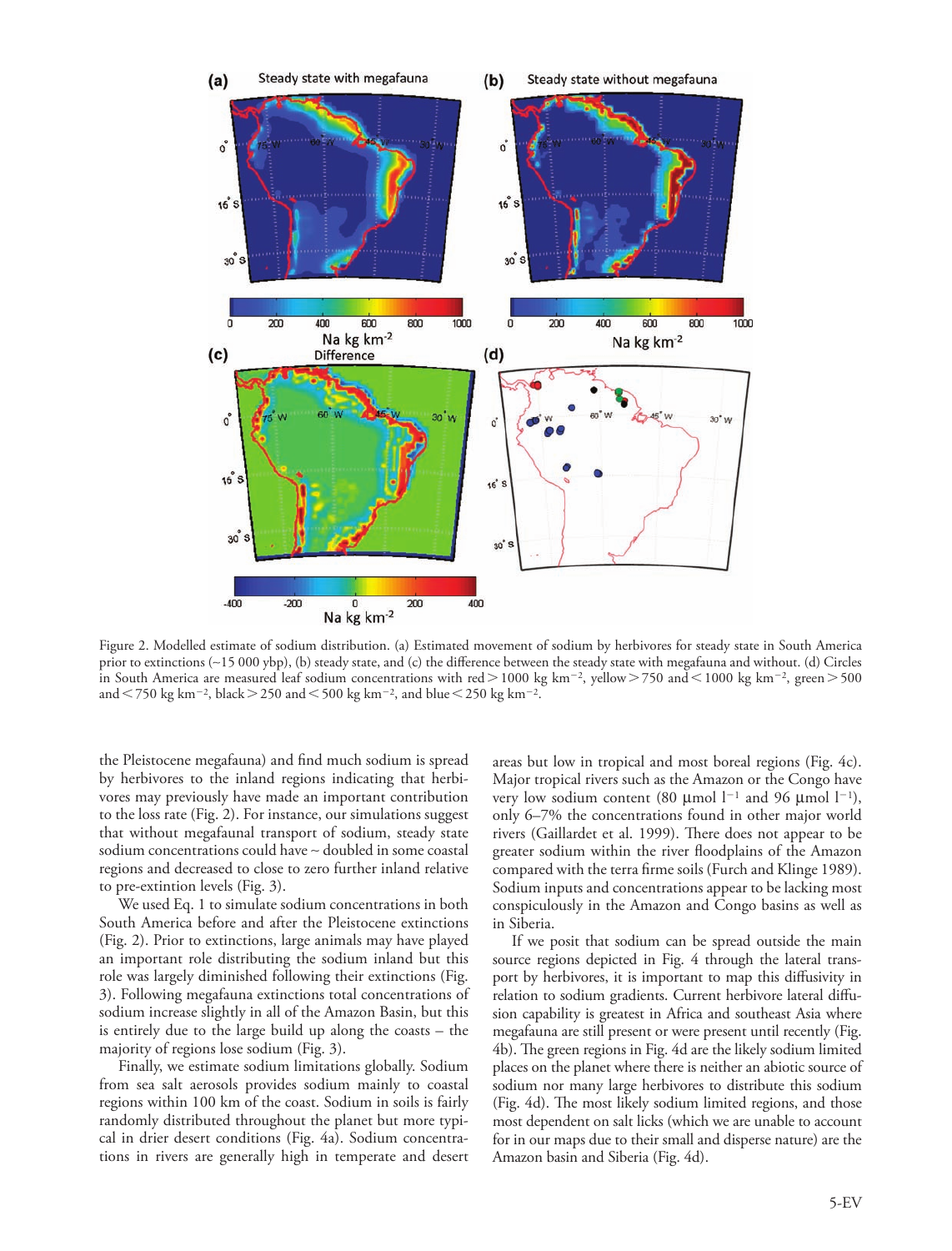

Figure 3. Changes in sodium concentrations over time. Estimate of Na concentrations over time in three locations, coastal (solid black), inland (grey line), and continental average (black dotted line) for South America. Time zero is the extinctions of the Pleistocene megafauna in South America.



Figure 4. Global estimates of sodium limited regions. (a) A combination of modelled penetration of sea salt aerosols (Sofiev et al. 2011) onto land regions plus soil types that contain salt such as sodic soils, salt flats or saline soil types from the FAO soil map (FAO 2013). (b) An estimate of modern lateral diffusion capability based on animal size (see Wolf et al. 2013 for details). (c) Sodium in the major global rivers from Gaillardet et al. 1999 with black < 100 µmol l<sup>-1</sup> Na, blue 100–300 µmol l<sup>-1</sup> Na, green 300–700 µmol l<sup>-1</sup> Na, yellow 700– 1500 µmol  $l^{-1}$  Na, and red > 1500 µmol  $l^{-1}$  Na. (d) Regions without likely sodium limitation (brown) due to either a sodium input (aerosol, soil or river ( $>$  300 µmol  $l^{-1}$  Na) or high animal lateral diffusion. Regions with likely sodium limitation (green).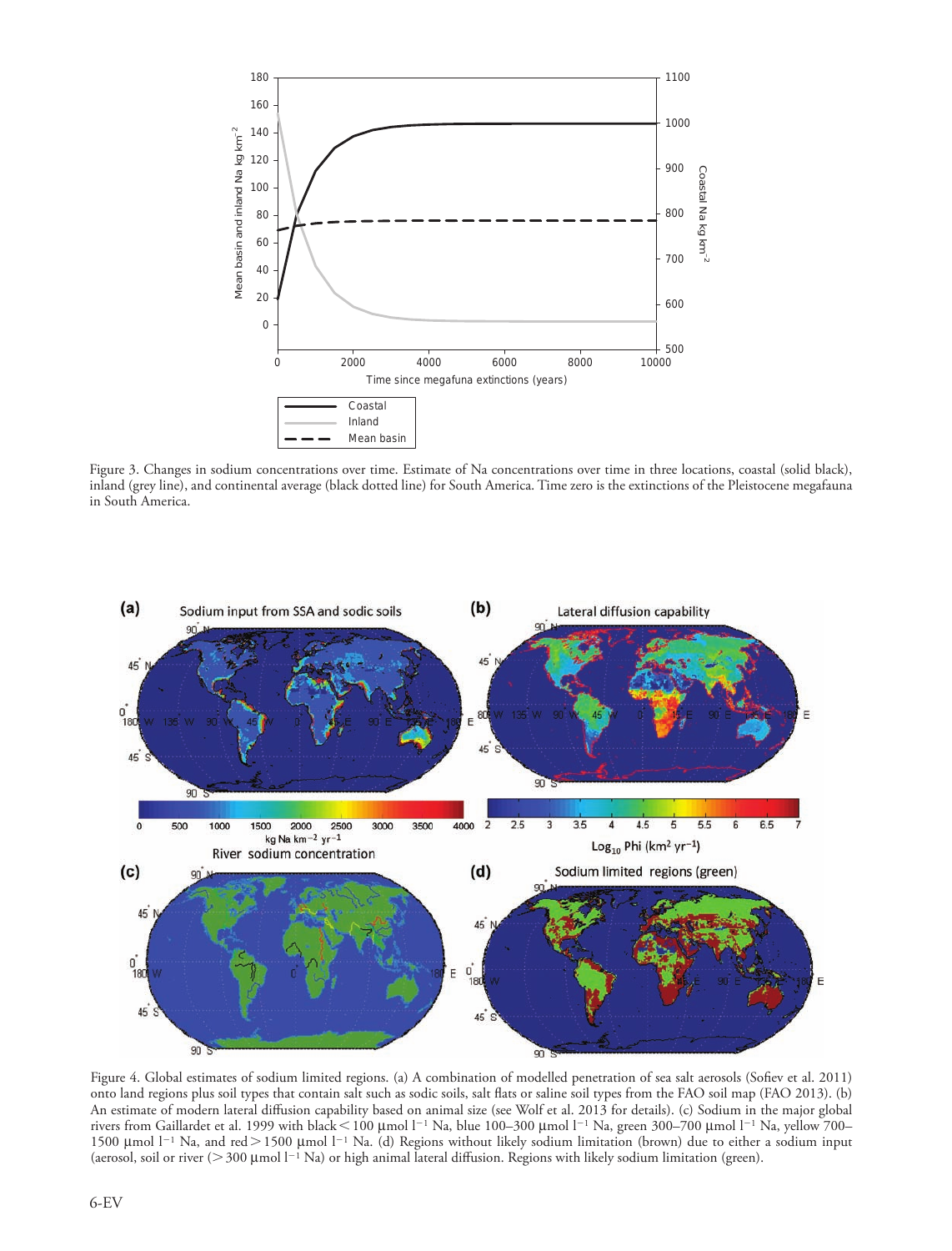# **Discussion**

Do high coastal sodium concentrations in tropical forests limit plant growth? There are many studies showing reduced productivity in agricutural systems with increased sodium concentrations (Loomis and Conner 1992, Blumwald et al. 2000, Tester and Davenport 2003), but no such studies in tropical forest systems that we are aware of. Therefore, we cannot definitively say that tropical forest production decreases with increased soil sodium concentrations. However, studies have shown that non-halophyte species tend to suffer reduced productivity under high soil sodium concentrations (Loomis and Conner 1992, Blumwald et al. 2000, Tester and Davenport 2003). Therefore, we can constrain our question to: are tropical forests trees broadly non-halophytic? When we average all our leaf nutrient data, we find that sodium is taken up by leaves at high concentrations at a ratio more similar to that of the essential nutrient potassium than the toxic element aluminium. Further, as soil sodium concentrations increase, leaf sodium concentrations increase without any aparent variation at high sodium concentrations (Fig. 1). If tropical trees had an inherent mechanism for selectively reducing Na uptake (characturistic of halophytes), then there would have been a negative relationship between the ratio of leaf to soil K/Na with increased soil Na (Fig. 1). However, this relationship was not present ( $p<0.05$ ) and we therefore characterize the basin broadly as non-halophytic, which suggests the possibility that sodium concentrations in coastal regions may limit productivity, but this conclusion awaits further experimental evidence. These coastal ecosystems, already some of the most severely altered ecosystems on the planet, may therefore be experiencing additional stress from sodium.

Plants have evolved a variety of ways of reducing the impacts of sodium on productivity, all coming at some cost (Loomis and Conner 1992, Blumwald et al. 2000, Tester and Davenport 2003). For instance, roots 'may be committed to an unnecessarily expensive mechanism of Na extrusion' because of the large electrochemical potential difference – a strategy whose costs increase with the increasing success of keeping Na in the rhizosphere (Tester and Davenport 2003). Complex salt glands, which remove salts through the cuticle of a leaf, have evolved a small number of times in distantly related plants suggesting that mechanisms to exude salts have repeatedly been evolutionarily advantageous in diverse taxa (Hill and Hill 1976). These expensive adaptations indicate that sodium has a very high cost to plant function. However, in all of these strategies, the plant will again encounter the same Na that has been previously exuded, extruded, or stored in vacuoles once the leaf senesces and falls to the base of the tree and thus, the sodium will continue to reduce the fitness of the woody perennial. Given our findings that a) sodium concentrations in coastal regions are very high, and b) that herbivory could potentially be an effective means to remove Na from the territory of a tree, we now pose a hypothesis: could herbivory in fact raise the fitness of plants in sodic and coastal environments, by reducing its long-term Na burden? In other words, might leaf sodium concentrations and leaf defence compounds vary inversely? If a plant reduces its defence compounds, it will more likely be consumed by a herbivore and sodium concentrations will be reduced.

Although logical, there are evolutionary complications with this hypothesis because sodium removal by any individual tree will also benefit the tree's competitors and not burden them with the expense of lost leaf area. Another problem is that herbivory by mega-herbivores can drastically reduce productivity through changes to vegetation structure. For example, along the coasts of Gabon where megafauna remain abundant, woody plants are repeatedly cropped almost to the ground by elephants and other large mammals seeking sodium in the foliage (J. Terborgh pers. comm.).

Sodium concentrations may reach excess levels in certain coastal and sodic ecosystems, but sodium may be a limiting nutrient in other parts of the world (especially the Amazon and Siberia) (Fig. 4). Could this be partially due to the global defaunation, especially of large species, that has extended over the past 10 000 yr? We find total sodium concentrations 10 times higher along the coast than inland in the Amazon basin which is a very large concentration gradient. We had also previously estimated that the lateral diffusion capacity of animals dropped by greater than 98% in the Amazon basin following the Pleistocene extinctions (Doughty et al. 2013). Since the lateral diffusion is a function of both the lateral distribution capacity of the animals and the initial concentration gradient of the nutrient, it is difficult to imagine a scenario where there has not been an impact of the Pleistocene extinctions on global sodium concentration gradients and this is reflected in our simulations (Fig. 2). Therefore, today, animals in inland tropical regions may be more dependent on getting their sodium from salt licks than in the past, possibly because inland leaf vegetation now may have lower sodium concentrations than before.

Our model reduces immensely complex systems to simple herbivores and trees and our results should therefore be viewed with appropriate caution. However, our sensitivity study (Supplementary material Appendix 1, Table A3 and A4) indicates that under all possible variations of the model, the role of large animals is important and the absence of large animal will reduce sodium concentrations in inland regions. One of the largest model uncertainties is how many of the megaherbivores were browsers capable of feeding on trees. Isotopic evidence indicates that in the Amazon region at least two megaherbivores (*Stegomastodon* and *Toxodon*) consumed C3 plants (typically trees) (Franca et al. 2015), but this remains a large uncertainty. Have humans taken over the role of the megafauna as distributers of sodium since we create sodic soils through irrigation and add other nutrients to agricultural systems? Further research is necessary, but we have speculated previously that humans and their domestic animals tend to concentrate versus disperse such nutrients (Doughty 2013, Doughty et al. 2013, 2015), and therefore have not taken over this role.

Therefore, both the Pleistocene extinctions and modern megafauna extirpations may have led to decreased sodium concentrations in inland regions and sodium limitation has been shown in studies to stress animal life (Blair-West et al. 1968). For instance, there is some evidence that sodium supplementation of sheep and cattle increased both weight and lactation which could have increased abundance later (Joyce and Brunswick 1975). Previous studies have found that mammal densities in localities with minimal hunting in the central Brazilian Amazon are much higher in varzea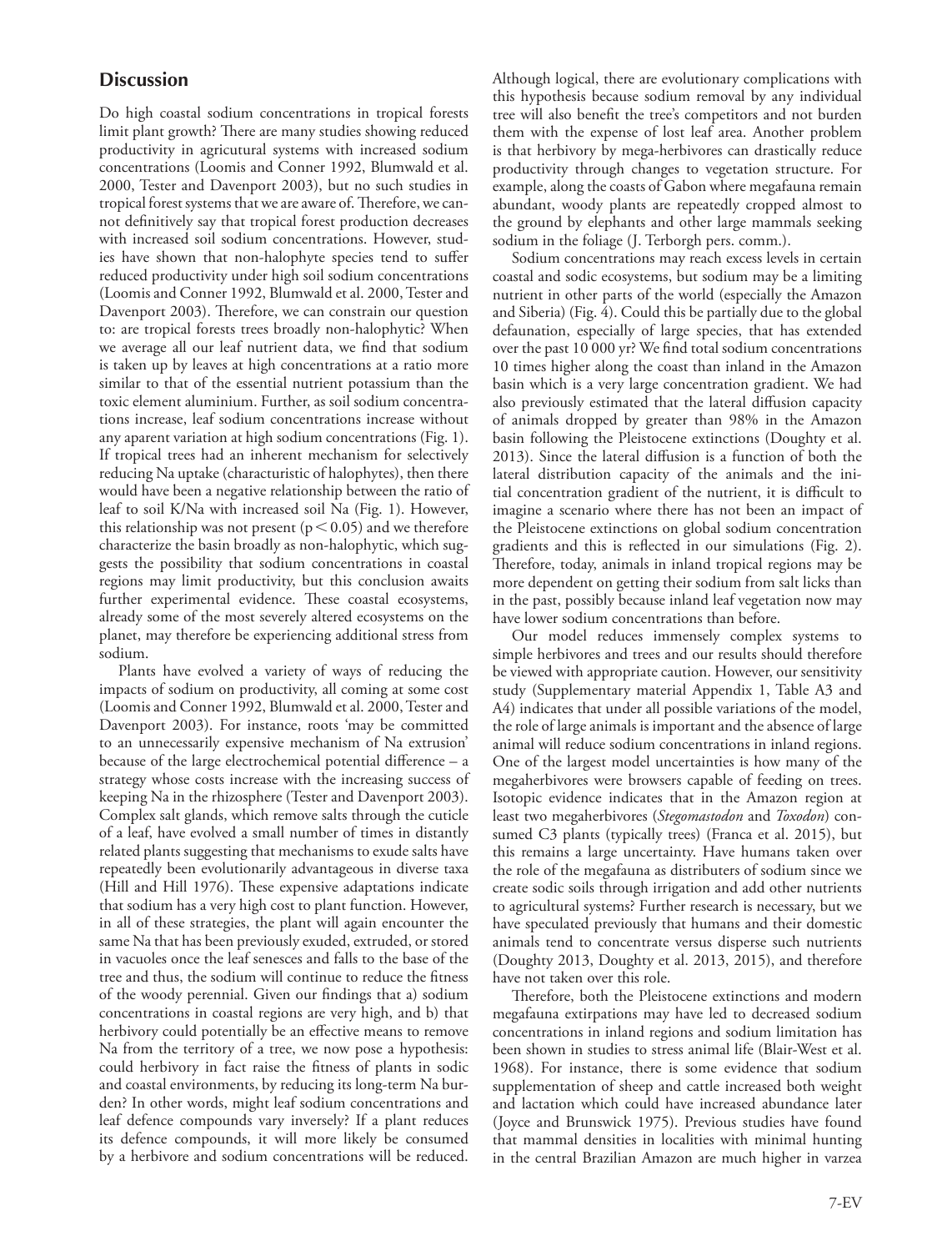forests, with higher nutrients (including sodium) than in the terra firme forests (Peres 2000). The discrepancy has been attributed by Peres and others as a consequence of nutrient (N, P, K) deficiencies in interfluvial uplands, but further testing of this assumption remains. In this paper, we suggest that sodium constraints may play a similar role in many inland forests constraining animal abundance. However, this hypothesis remains speculative without further data collection efforts since we know very little about how low sodium concentrations may affect animal abundance.

Overall, we suggest the possibility that there was a delicate interaction between plants and animals controlling ecosystem sodium concentrations that may have become disrupted starting with the Pleistocene extinctions and continuing through today. We have shown such an imbalance in phosphorus following the megafauna extinctions (Doughty et al. 2013, 2015), but here we suggest that the impact on sodium was also important due to the larger intrinsic concentration gradient (a 2–3 fold gradient with phosphorus versus a ∼ 10 fold gradient with sodium), although sodium is more soluable than phosphorus leading to a higher loss rate (K). It is unfortunate that just as these important ecosystem processes of large animals are being recognized is when large animals are most rapidly being depleted in the areas where they currently live, with  $>60\%$  of central African forest elephants lost in just the last 10 yr (Maisels et al. 2013). Future reserve planning could try to include some coastal access to ensure better distribution of sodium into inland regions. Large animals have long been recognized for their charismatic appeal, but here we show that they also may play an important and previously unrecognized role in maintaining the sodium balance of our planet (Fig. 4).

*Acknowledgements –* We thank John Lloyd and Beto Quesada for advice and for access to the RAINFOR dataset. YM is supported by the Jackson Foundation and an ERC Advanced Investigator grant. CED is supported by the John Fell Fund. CB was supported from Agence Nationale pour la Recherche (BRIDGE, ANR-Biodiversité program; and 'Investissement d'Avenir' CEBA, ref. ANR-10-LABX-25-01).

### **References**

- Abbas, F. et al. 2012. Roe deer may markedly alter forest nitrogen and phosphorus budgets across Europe. – Oikos 121: 1271–1278.
- Baraloto, C. et al. 2011. Disentangling stand and environmental correlates of aboveground biomass in Amazonian forests. – Global Change Biol. 17: 2677–2688.
- Baraloto, C. et al. 2012. Using functional traits and phylogenetic trees to examine the assembly of tropical tree communities. – J. Ecol. 100: 690–701.
- Barnosky, A. D. et al. 2004. Assessing the causes of Late Pleistocene extinctions on the continents. – Science 306: 70–75.
- Blair-West, J. R. et al. 1968. Physiological morphological and behavioural adaptation to a sodium deficient environment by wild native Australian and introduced species of animals. – Nature 217: 922.
- Blumwald, E. et al. 2000. Sodium transport in plant cells. – Bba-Biomembranes 1465: 140–151.
- Botkin, D. B. et al. 1973. Sodium dynamics in a northern ecosystem. – Proc. Natl Acad. Sci. USA 70: 2745–2748.
- Carbone, C. et al. 2005. How far do animals go? Determinants of day range in mammals. – Am. Nat. 165: 290–297.
- Croll, D. A. et al. 2005. Introduced predators transform subarctic islands from grassland to tundra. – Science 307: 1959–1961.
- Damuth, J. 1987. Interspecific allometry of population-density in mammals and other animals – the independence of body-mass and population energy-use. – Biol. J. Linn. Soc. 31: 193–246.
- de Magalhaes, J. P. and Costa, J. 2009. A database of vertebrate longevity records and their relation to other life-history traits. – J. Evol. Biol. 22: 1770–1774.
- Dirzo, R. et al. 2014. Defaunation in the Anthropocene. Science 345: 401–406.
- Doughty, C. E. 2013. Preindustrial human impacts on global and regional environment. – Annu. Rev. Environ. Resour. 38: 503–527.
- Doughty, C. E. et al. 2013. The legacy of the Pleistocene megafauna extinctions on nutrient availability in Amazonia. – Nat. Geosci. 6: 761–764.
- Doughty, C. E. et al. 2015. Global nutrient transport in a world of giants. – Proc. Natl Acad. Sci. USA in press.
- FAO 2013. Digital soil map of the World. <www.fao.org/geonetwork/srv/en/metadata.show?id=14116>.
- Fisher, J. B. et al. 2009. The land-atmosphere water flux in the tropics. – Global Change Biol. 15: 2694–2714.
- Fortunel, C. et al. 2014. Environmental factors predict community functional composition in Amazonian forests. – J. Ecol. 102: 145–155.
- Franca, L. D. et al. 2015. Review of feeding ecology data of Late Pleistocene mammalian herbivores from South America and discussions on niche differentiation. – Earth-Sci. Rev. 140: 158–165.
- Furch, K. and Klinge, H. 1989. Chemical relationships between vegetation, soil and water in contrasting inundation areas of Amazonia. – Special publications of the Brazilian Ecological Society.
- Gaillardet, J. et al. 1999. Global silicate weathering and CO<sub>2</sub> consumption rates deduced from the chemistry of large rivers. – Chem. Geol. 159: 3–30.
- Golley, F. B. et al. 1978. Elemental concentrations in tropical forests and soils of northwestern Colombia. – Biotropica 10: 144–151.
- Grattan, S. R. and Grieve, C. M. 1992. Mineral element acquisition and growth-response of plants grown in saline environments. – Agric. Ecosyst. Environ. 38: 275–300.
- Hill, A. and Hill, B. 1976. Mineral ions. In: Lüttge, U. and Pitman, M. G. (eds), Encyclopedia of plant physiology, vol. 2. Transport in plants. II. Part B. Tissues and organs. Springer, pp. 225–243.
- Joyce, J. P. and Brunswick, L. C. F. 1975. Sodium supplementation of sheep and cattle fed lucerne. – N. Z. J. Exp. Agric. 3: 299–304.
- Kaspari, M. et al. 2008. On the biogeography of salt limitation: a study of ant communities. – Proc. Natl Acad. Sci. USA 105: 17848–17851.
- Kaspari, M. et al. 2009. Sodium shortage as a constraint on the carbon cycle in an inland tropical rainforest. – Proc. Natl Acad. Sci. USA 106: 19405–19409.
- Kurlansky, M. 2003. Salt: a world history. Vintage Press.
- Lavery, T. J. et al. 2010. Iron defecation by sperm whales stimulates carbon export in the Southern Ocean. – Proc. R. Soc. B 277: 3527–3531.
- Lindsey, E. and Barnosky, A. 2008. Timing of extinctions among Late-Pleistocene megamammal taxa in South America. – J. Vertebr. Paleontol. 28: 106A.
- Loomis, R. S. and Conner, D. J. 1992. Crop ecology: productivity and management in agricultural systems. – Cambridge Univ. Press.